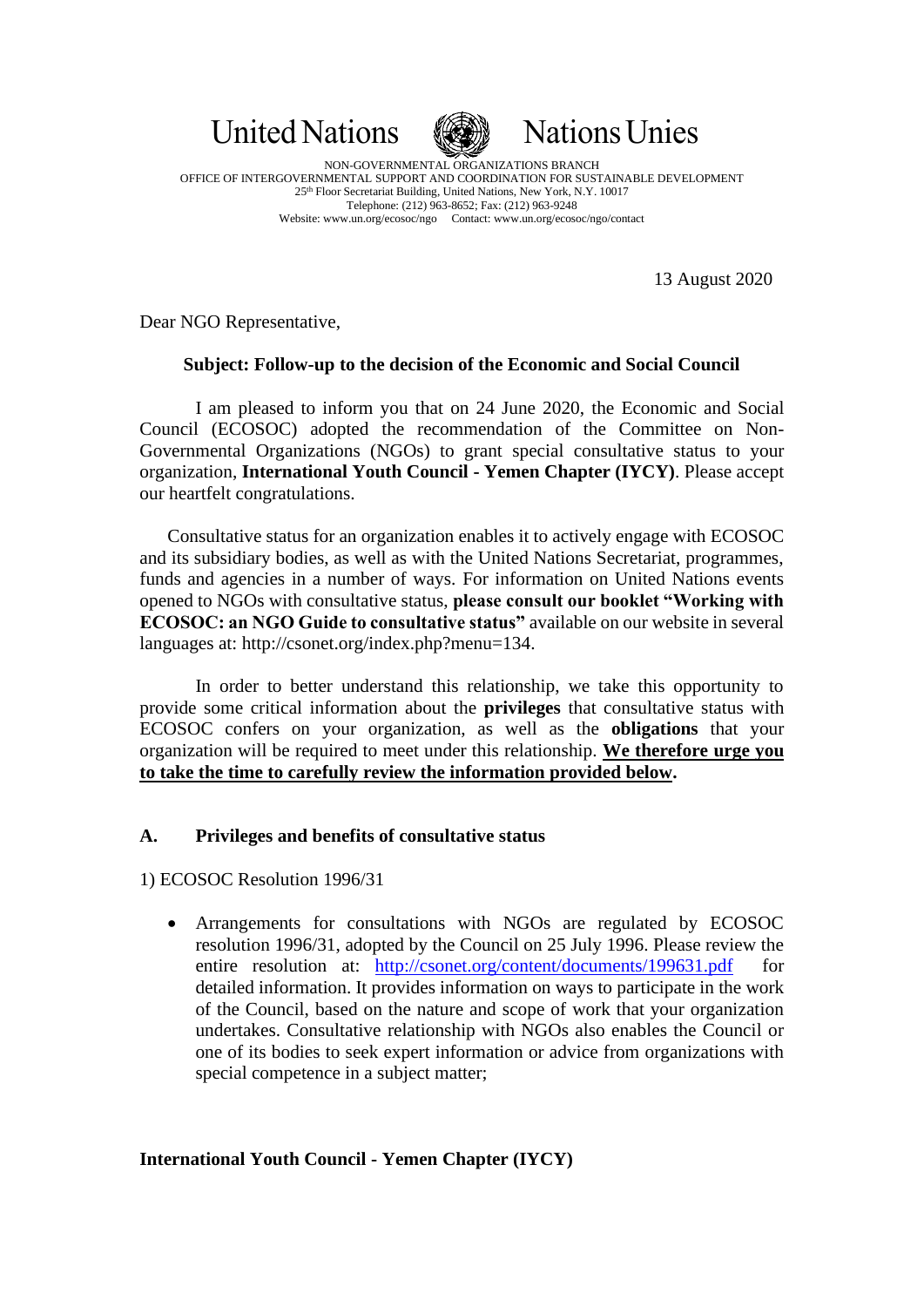- 2) Attendance at meetings and access to the United Nations
	- Your status now entitles you to designate official representatives to the United Nations Headquarters in New York and the United Nations offices in Geneva and Vienna. Your representatives will be able to register for and participate in events, conferences and activities of the United Nations, and organizations in general and special consultative status may designate authorized representatives to sit as observers at public meetings of ECOSOC and its subsidiary bodies, the Human Rights Council and, under certain conditions, the General Assembly and other United Nations intergovernmental bodies. These arrangements may be supplemented to include other means of participation. To ensure your participation, please use the username and password that have already been assigned to your organization and login to the NGO Branch website at: <http://csonet.org/index.php?menu=14> for more information.
	- In order to obtain grounds passes, please use the same login and password information and follow the instructions carefully to designate your representatives for the current calendar year. Please note that representatives nominated by your organization are required to collect their grounds passes in person at designated locations in New York, Geneva and Vienna.
	- Your login and password information should also be used to update your organizational profile and contact information at all times so that we can keep you informed of important communications from the United Nations in a timely manner. Please be aware that all communications from the United Nations Secretariat will be sent to the email address that your organization has provided in its organizational profile. It is the responsibility of the NGO to provide and update this information. Therefore, please set up your email address in such a way as to enable your organization to monitor incoming messages from the NGO Branch without interruption. **To this end, you are advised to check and update your organizational profile every six months at: <http://esango.un.org/civilsociety/login.do>**. **Failure to do so may cause you to miss critical information from our Office pertaining to your consultative status, or any other information that may prove invaluable to your work and/or your participation in the work of the United Nations.**
- 3) Written statements at ECOSOC
	- Organizations in general and special consultative status are able to submit written statements relevant to the work of the Council on subjects in which these organizations have a special competence. These statements may be circulated by the Secretary-General of the United Nations to the members of the Council.
	- Requirements regarding the submission and circulation of written statements are elaborated in resolution 1996/31. They include, but are not limited to, the following:

(a) Written statements shall be submitted in one of the two working languages of the United Nations (English or French);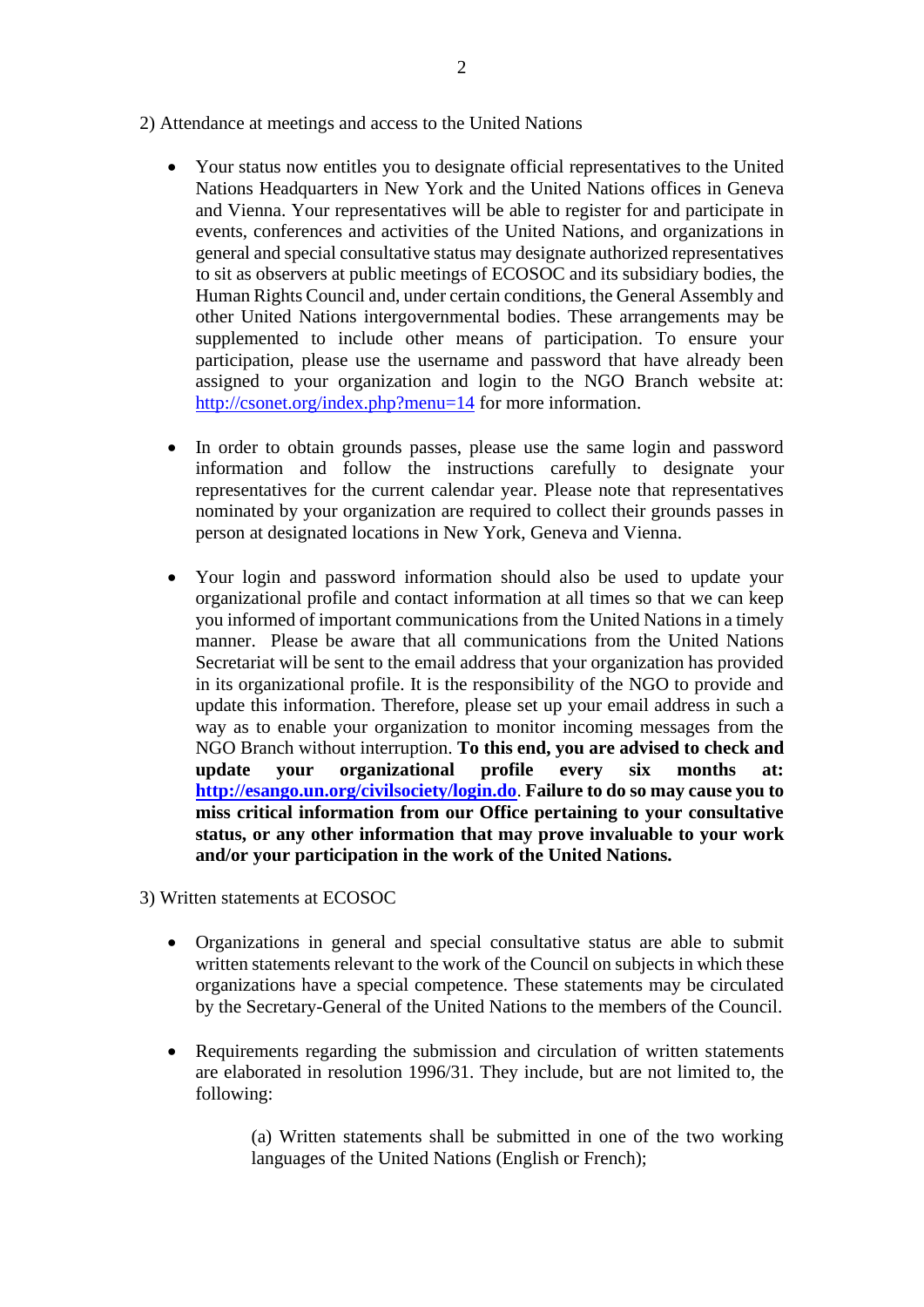(b) They shall be submitted within the time period indicated prior to the Council's meeting each year in order to allow appropriate consultations between the Secretary-General and the organization before circulation;

(c) Written statements from organizations in general consultative status are limited to a maximum of 2,000 words;

(d) Written statements from organizations in special consultative status are limited to a maximum of 500 words;

- 4) Oral presentations at ECOSOC
	- Requirements for oral statements include, but are not limited to, the following:

(a) The Committee on Non-Governmental Organizations makes recommendations to the Council about which organizations in general and special consultative status should make an oral presentation to the Council, as well as the items on which they should be heard. Such organizations are entitled to make one statement to the Council, subject to the approval of the Council;

5) Consultations with ECOSOC and its subsidiary bodies

- Commissions and other subsidiary bodies of ECOSOC may consult with NGOs in general and special status; and such consultations may be arranged at the request of the NGO;
- A commission of ECOSOC may recommend that an NGO with special competence in a particular field undertake studies or investigations, or prepare papers for the commission;
- NGOs shall be able to consult officers of the appropriate offices of the Secretariat on matters of mutual interest or concern. Such consultation shall be at the request of the NGO or the Secretary-General;
- The Secretary-General may request organizations in consultative status to carry out studies or prepare papers.

### 6) Use of United Nations facilities

The Secretary-General is authorized to offer United Nations facilities to NGOs in consultative status, including:

• accommodation for conferences or smaller meetings related to the work of ECOSOC, as available and under the conditions set at each UN Office;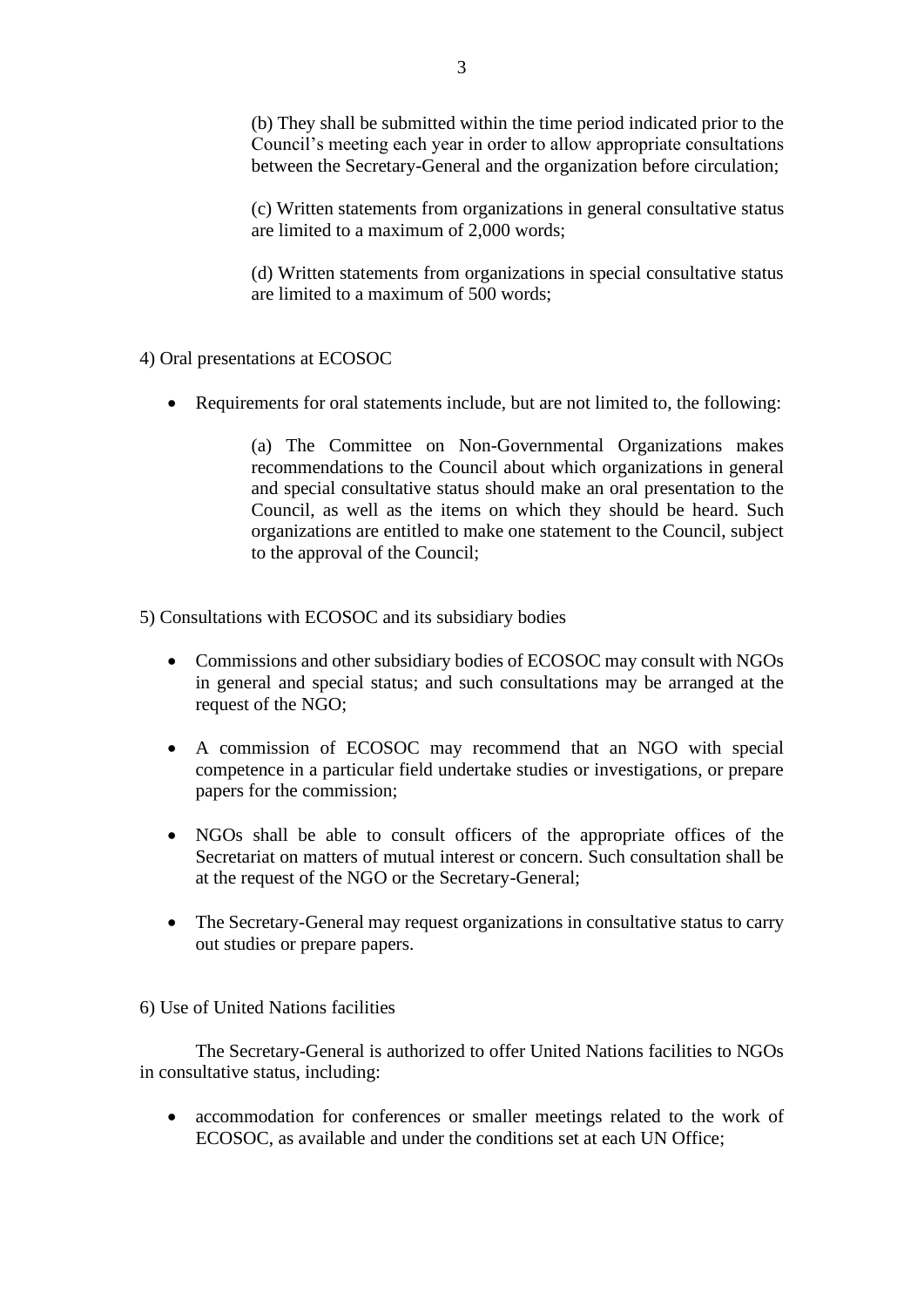- appropriate seating arrangements and facilities for obtaining documents during public meetings of the General Assembly that deal with matters in the economic and social and related fields;
- arrangement of informal discussions on matters of special interest to groups or organizations;
- access to United Nations press documentation services;
- prompt and efficient distribution of documents related to ECOSOC and its subsidiary bodies as the Secretary-General deems appropriate;
- use of United Nations libraries.

# **B. Responsibilities and obligations of NGOs in consultative status**

1) Quadrennial reports

- Organizations in general and special consultative status are required to submit a report on the activities of their organizations in support of the work of ECOSOC and the United Nations **once every four years**, known as quadrennial reports, as per ECOSOC resolution 1996/31. This requirement is reinforced through ECOCOC resolution 2008/4 on "Measures to improve the quadrennial reporting procedures." In keeping with these requirements, **your organization will be required to submit its first report for the 2020-2023 period by no**  later than 1 June 2024 for review by the Committee on NGOs. Please download and carefully follow the guidelines for the submission of these reports on the NGO Branch website at:<http://csonet.org/?menu=85>
- In the intervening periods between the submission of quadrennial reports, organizations are advised to keep detailed records of participation in United Nations meetings and events, as well as cooperation with United Nations funds and agencies for inclusion in subsequent reports.
- 2) Suspension and withdrawal of consultative status
	- As per resolution 2008/4, if an NGO fails to submit its quadrennial report by the due date of 1 June, following three reminders after the initial due date, the Committee on NGOs shall recommend immediate suspension of consultative status for the organization the following year for a period of one year.
	- According to the same ECOSOC resolution 2008/4, NGOs whose consultative status has been suspended due to an outstanding quadrennial report will be required to submit the report within the period of suspension in order for the Committee on NGOs to consider, take note of the report and recommend reinstatement of consultative status.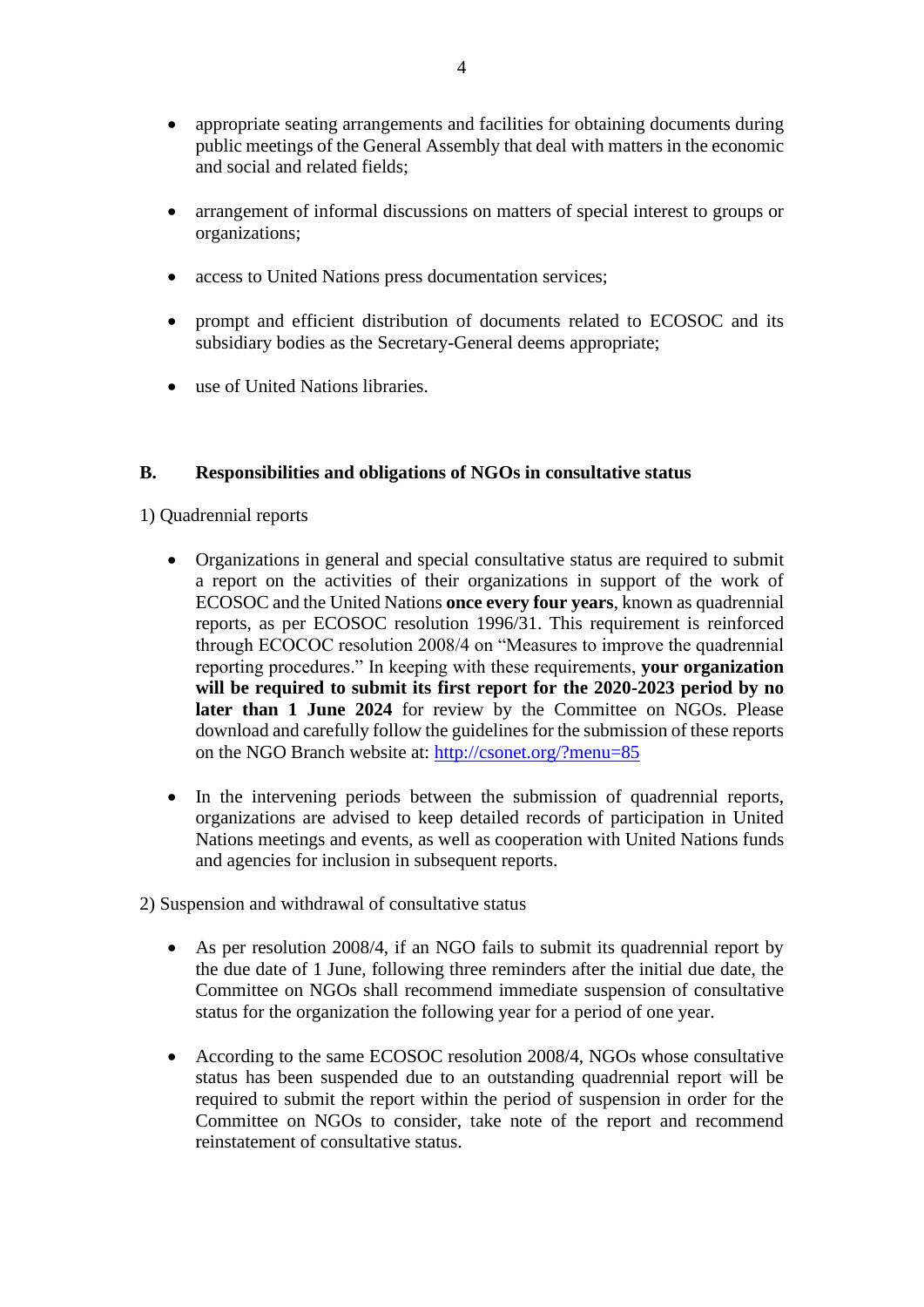- If, however, an NGO fails to submit the report within the stipulated period, the Committee on NGOs shall recommend to the Economic and Social Council the immediate withdrawal of consultative status. Once consultative status has been withdrawn by the Council, the NGO will no longer be entitled to the benefits and privileges of the relationship.
- The organization concerned will be entitled to re-apply for consultative status only after a period of three years, following the effective date of withdrawal of status.
- Additionally, consultative status of NGOs can be suspended for up to three years or withdrawn by the decision of the Economic and Social Council on the recommendation of its Committee on Non- Governmental Organizations in the following cases:

(a) If an organization, either directly or through its affiliates or representatives acting on its behalf, clearly abuses its status by engaging in a pattern of acts contrary to the purposes and principles of the Charter of the United Nations including unsubstantiated or politically motivated acts against Member States of the United Nations incompatible with those purposes and principles;

(b) If there exists substantiated evidence of influence from proceeds resulting from internationally recognized criminal activities such as the illicit drugs trade, money-laundering or the illegal arms trade;

(c) If, within the preceding three years, an organization did not make any positive or effective contribution to the work of the United Nations and, in particular, of the Council or its commissions or other subsidiary organs.

# **Strict prohibitions against misrepresentation of consultative status**

- NGOs in consultative status are **NOT** considered part of the United Nations system. As such, they are not representatives or staff of the United Nations, nor are they authorized to enter into business arrangements on behalf of the United Nations or **misuse the United Nations' name or logo for endorsement of an organization's activities in any way**. Furthermore, consultative status does not entitle NGOs any privileges such as tax exemptions, diplomatic passports, travel privileges, etc.
- NGOs in consultative status are forbidden to use the United Nations logo on their stationery, business cards, websites, meeting banners, cars, office buildings, etc. Misrepresentation of consultative relationship can result in adverse consequences for your organization.
- If the organization wishes to display consultative status on its letterhead, the following statement can be included below the name of the organization: "*Organization in (Category of consultative status) with the Economic and Social Council since (year status granted).*